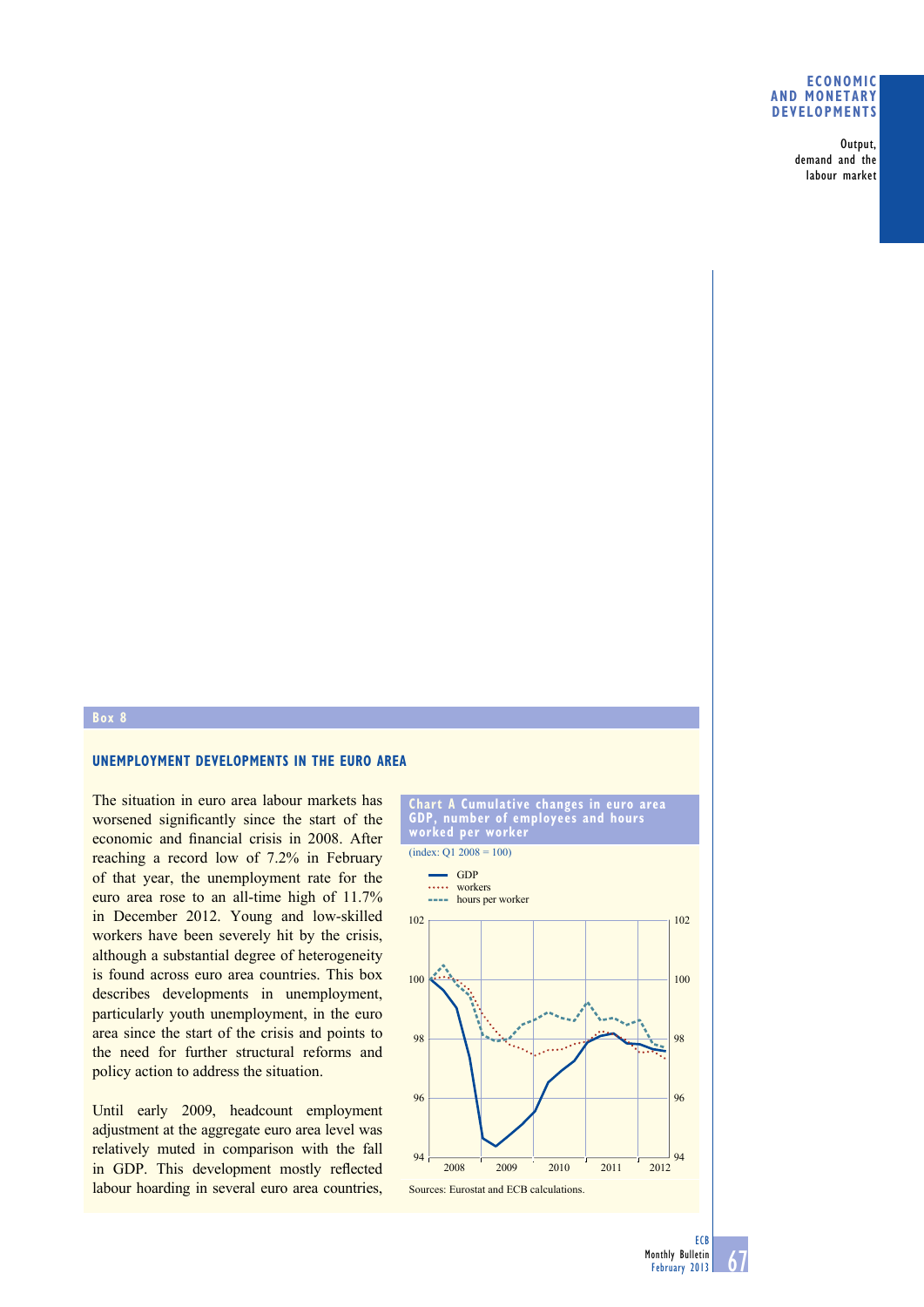

# **Chart b Changes in unemployment rates between the third quarter of 2007 and**

Notes: The youth unemployment rate refers to the unemployment rate among people under 25 years old. EA stands for euro area.

associated with a downward adjustment in working hours rather than in headcount employment (see Chart A). However, there were some differences at the country level: Spain, Ireland, Greece, Estonia and Portugal recorded a decline in employment considerably larger than the fall in total hours worked.



#### 68 ECB Monthly Bulletin February 2013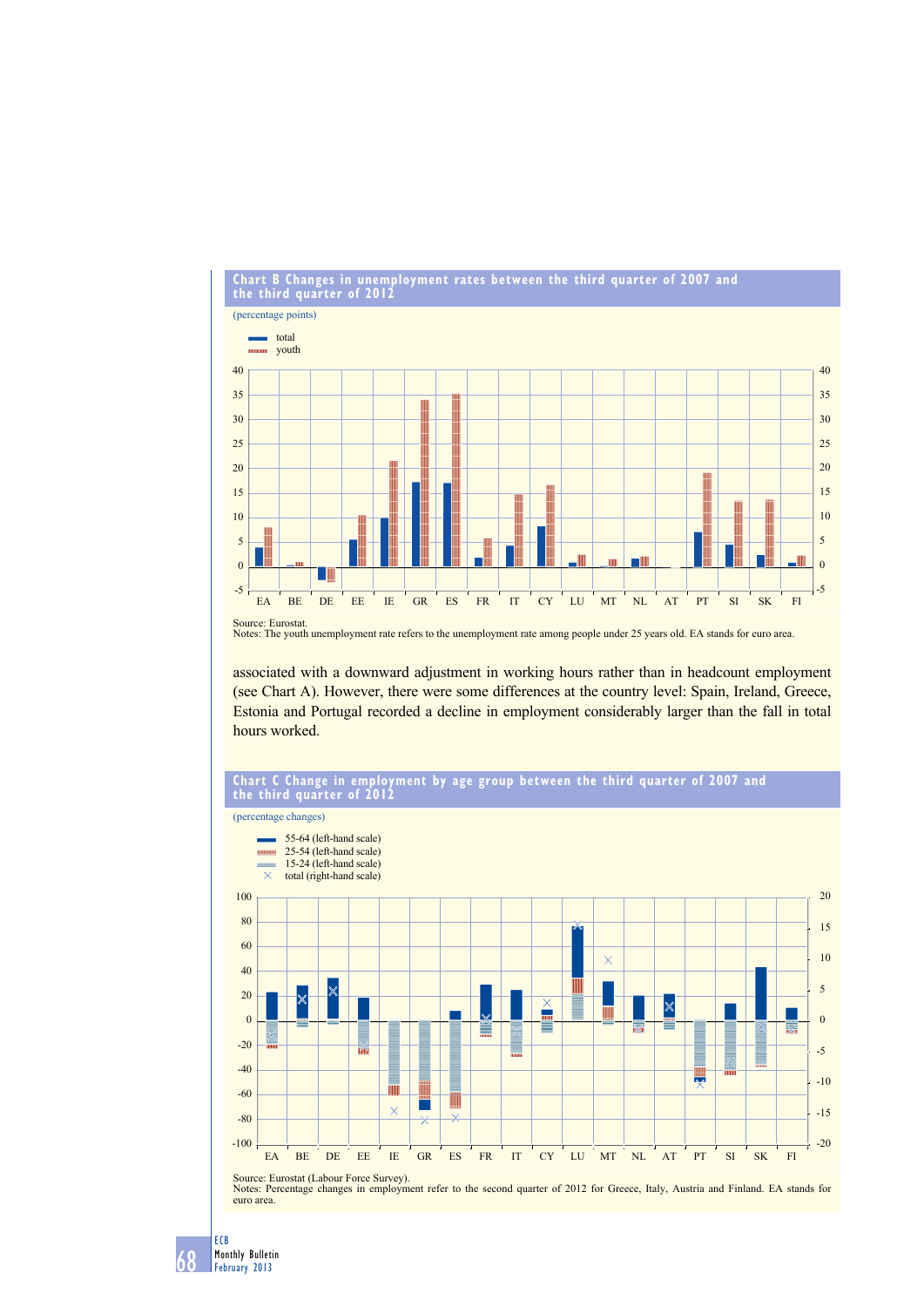## **eConomiC and monetary deVeloPmentS**

Output, demand and the labour market

A key feature of the rise in total unemployment since the start of the crisis is the sharp increase in youth unemployment in many euro area countries. In Spain and Greece, the youth unemployment rate increased by more than 30 percentage points between the third quarter of 2007 and the third quarter of 2012, to stand above 50% (see Chart B). Furthermore, the decline in youth employment has been mostly in full-time jobs. In Germany, the Netherlands and Austria, youth unemployment has remained well below 10%. Part of the reason for the disproportionate rise in youth unemployment in some countries is that young people are more vulnerable to being made redundant, as they are more likely to be employed on temporary contracts and tend to be less experienced than older workers; the latter are generally in jobs which are better protected by government regulation and contracts. Rigid labour market regulations imposing relatively high minimum wages, insufficient wage differentiation across different types of workers and sometimes excessively high employment protection for permanent workers can also make it more difficult for young workers to find jobs. By contrast, the employment of workers in the 55-64 age group, particularly females in part-time jobs, has continued to rise in most euro area countries since the start of the crisis (see Chart C). This may also reflect the impact of reforms introduced in a number of countries in recent years, including pension reforms, which have encouraged an increase in labour market participation among these workers.

In terms of professional status and types of contract, temporary workers whose contracts are coming to an end are usually the first to be made redundant when firms need to reduce staff numbers. This makes them more vulnerable than permanent workers in the initial phase of a recession (see Chart D). However, when the economy starts to pick up, employers may be uncertain about the magnitude and duration of the recovery and may first recruit workers

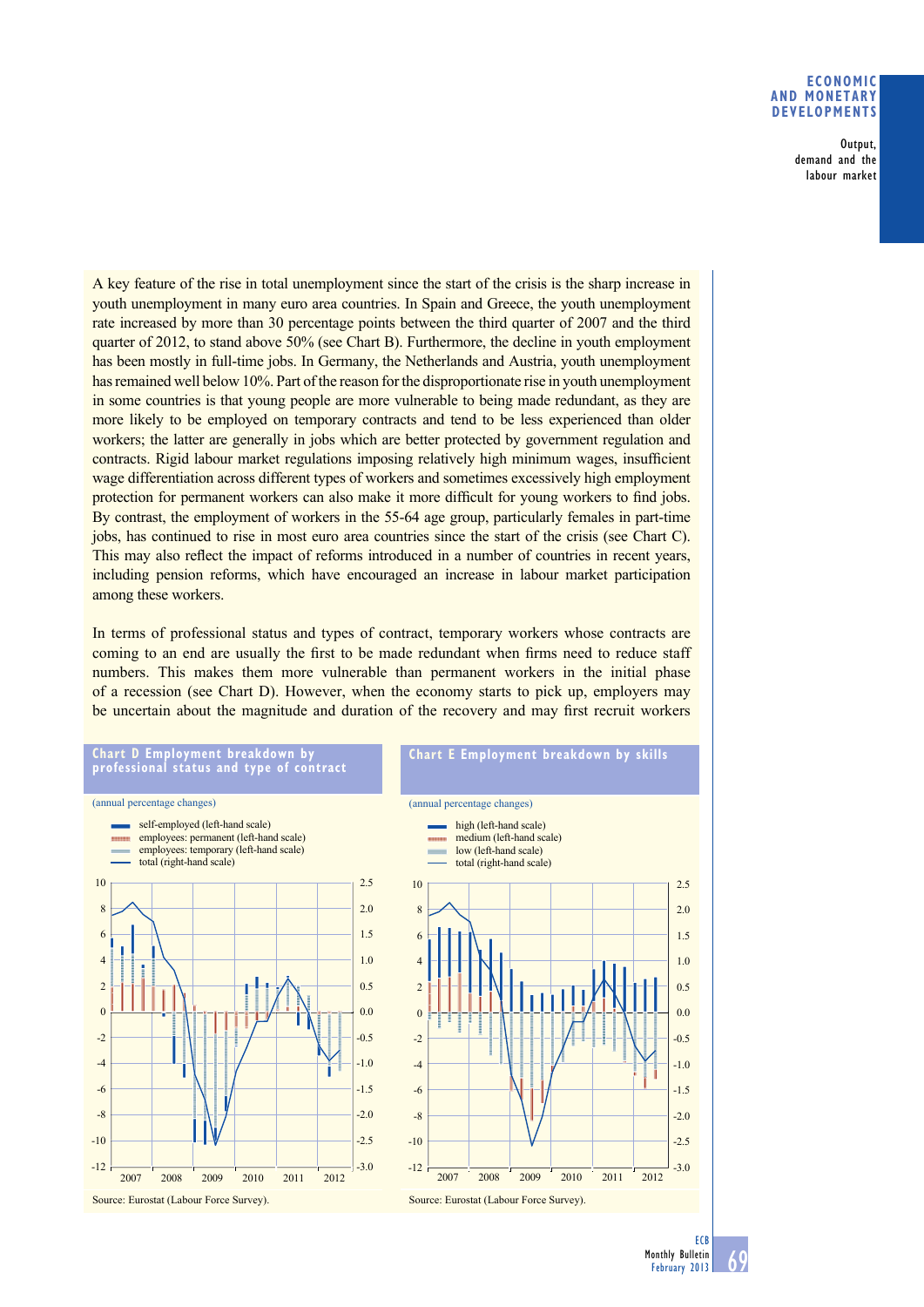

Source: Eurostat (Labour Force Survey).

Notes: First bar shows the third quarter of 2007; second bar shows the third quarter of 2012 (the second quarter of 2012 for Greece, Italy, Austria and Finland). EA stands for euro area.

by offering temporary contracts. Thus, temporary employment is more sensitive to the business cycle.

However, there are notable differences at the country level. In Spain, many young workers on temporary contacts have been made redundant since the start of the crisis, while in Ireland and Greece the number of permanent employees has dropped considerably.

Low-skilled and high-skilled workers have been affected differently by the crisis. Employment among low-skilled workers has decreased significantly (see Chart E) and their unemployment rate has increased by more than that of high-skilled workers. By contrast, employment of high-skilled workers has continued to grow since the start of the crisis, albeit at a slower pace than previously. The divergent evolution of unemployment rates among high-skilled and low-skilled workers is more pronounced in some of the countries most affected by the crisis, e.g. Ireland and Spain. This is partly due to sectoral effects, for example employment in the construction sector – characterised by employment of low-skilled, younger workers – has been disproportionately hit by the crisis.

Turning to the duration of unemployment, the crisis has clearly resulted in a rise in longer-term unemployment. Since the start of the crisis a rising share of unemployed people have been without a job for more than a year, with this trend accelerating from the second half of 2009 onwards (see Chart F). Significant differences can be observed across countries, with larger increases in longer-term unemployment in Portugal, Greece, Ireland and Spain. A key reason behind the sharp increase in unemployment and its duration in many euro area countries is the presence of rigidities which prevent sufficient downward adjustment of compensation per employee.

70 ECB Monthly Bulletin February 2013